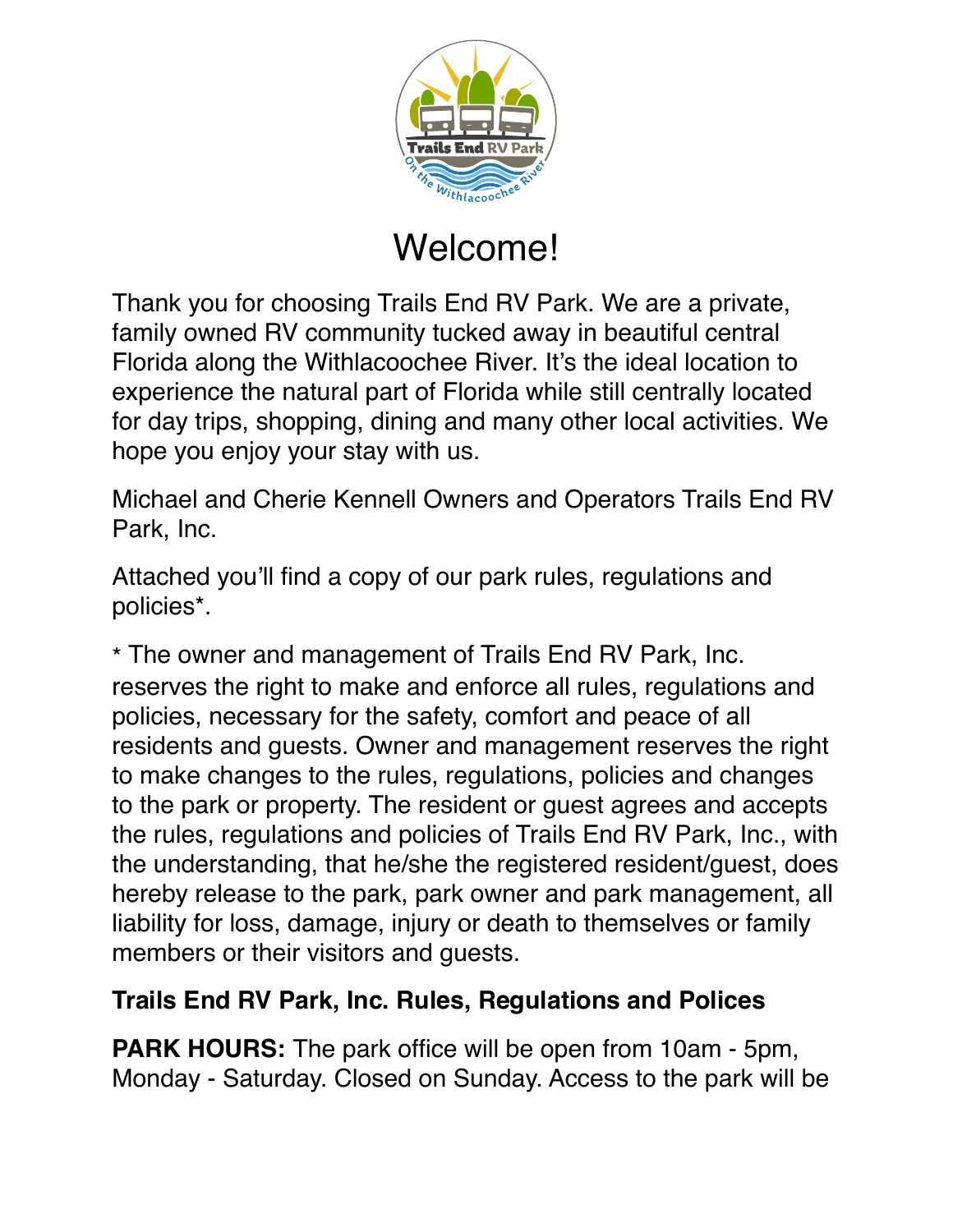limited to residents and registered guests only.The manager/ owner will be available to assist you with issues related to the park any other time by calling 407-234-5587. Quiet hours of 9pm to 9am for the comfort and respect of others. No gas powered generators during quiet hours.

**RESERVATIONS:** Our Reservation and payment policy is available online and in the office.

**REGISTRATION:** All guests must check in upon arrival and provide a valid ID.This includes our seasonal, short term and overnight guests. Overnight visitors to your site must be registered with the office and limited to (2) day stay unless other prior arrangements have been made with management. Forms are available in the office and online.

**RENT/ELECTRIC:** Rent and electric is due on the day of your billing cycle. Electric charges will appear on your monthly rent statement. Late charges will apply after (3) days, and incur a \$25 late fee. We accept cash, check, charge or money order for payment.

**MAIL:** Mail is available for pick up Monday-Sunday located in the Clubhouse. Mail will be placed in the corresponding mail box to your site number. Larger packages or Express mail will be available for pick up from management in the office. A slip will be placed in your mailbox to notify you. Outgoing mail may be placed directly in the outgoing mail slot in the mailbox at the entrance of the Park, with exception of outgoing packages. When leaving for the season or vacating, please give office forwarding address.

**RV UNITS:** Travel trailers, 5th wheels and motor homes must be well maintained, good working condition, have current tags and in good appearance. Final determination of expectable RV condition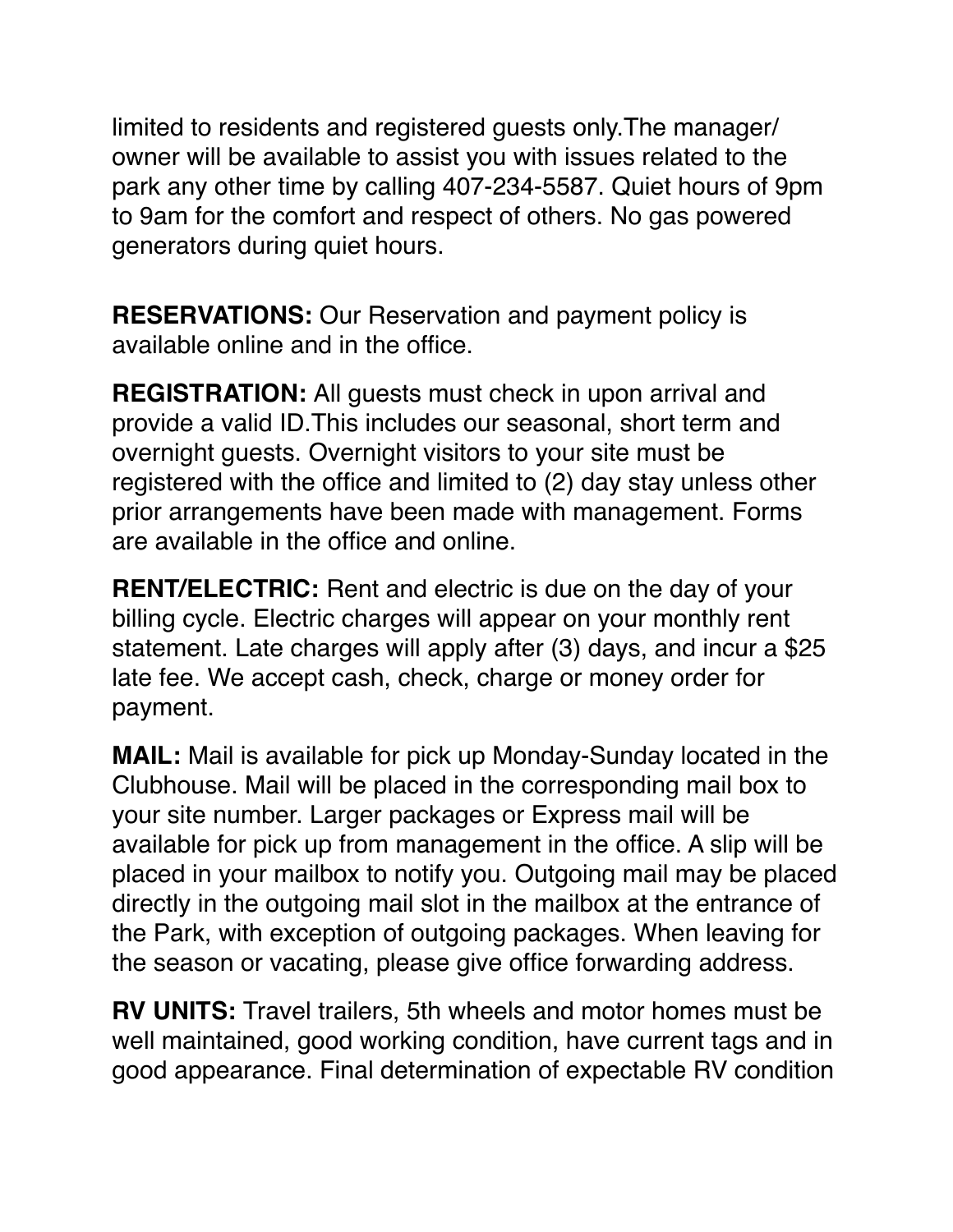is at managements discretion. Units older than (10) years must be approved by management.

**Resident and Guest Appearance:** Acceptable resident and guest appearance is at the discretion of management. All residents and guests must wear shoes and shirts in all common areas.

**Treed Lots:** Treed lots are available, but we are not responsible for damage or liability for falling limbs or trees.

**PETS:** Pets are welcome per our Pet Policy. Pet owners must sign and return the "Pet Policy" available online @ rvparkfl.com or at the office.

**VISITORS:** We welcome your visitors to our park. The resident must be present during the time the guest is staying in the park. Each resident will make aware to their visitors the park rules and regulations. Visitors spending the night must register with the office. An additional charge of \$5.00 per night will be charged. Residents staying with us are responsible for their visitors and their actions.

**SHOWER / REST ROOMS:** Showers and rest rooms are open 24 hours, 7 days a week for our residents and their guests. Please help to keep them clean by removing your items when you leave. Please use trash receptacles for paper towel. No hair drying in the shower or restrooms. Restrooms are checked regularly for cleanness and restocking supplies. Please notify the office if attention is needed. Please turn off lights when leaving and close the door.

**WATER / SEPTIC:** DO NOT dispose of or flush condoms, sanitary items, flushable wipes, cooking oil, food, anti-freeze, or other harmful items through the septic system. This includes in your unit, rest rooms, showers, and laundry drains.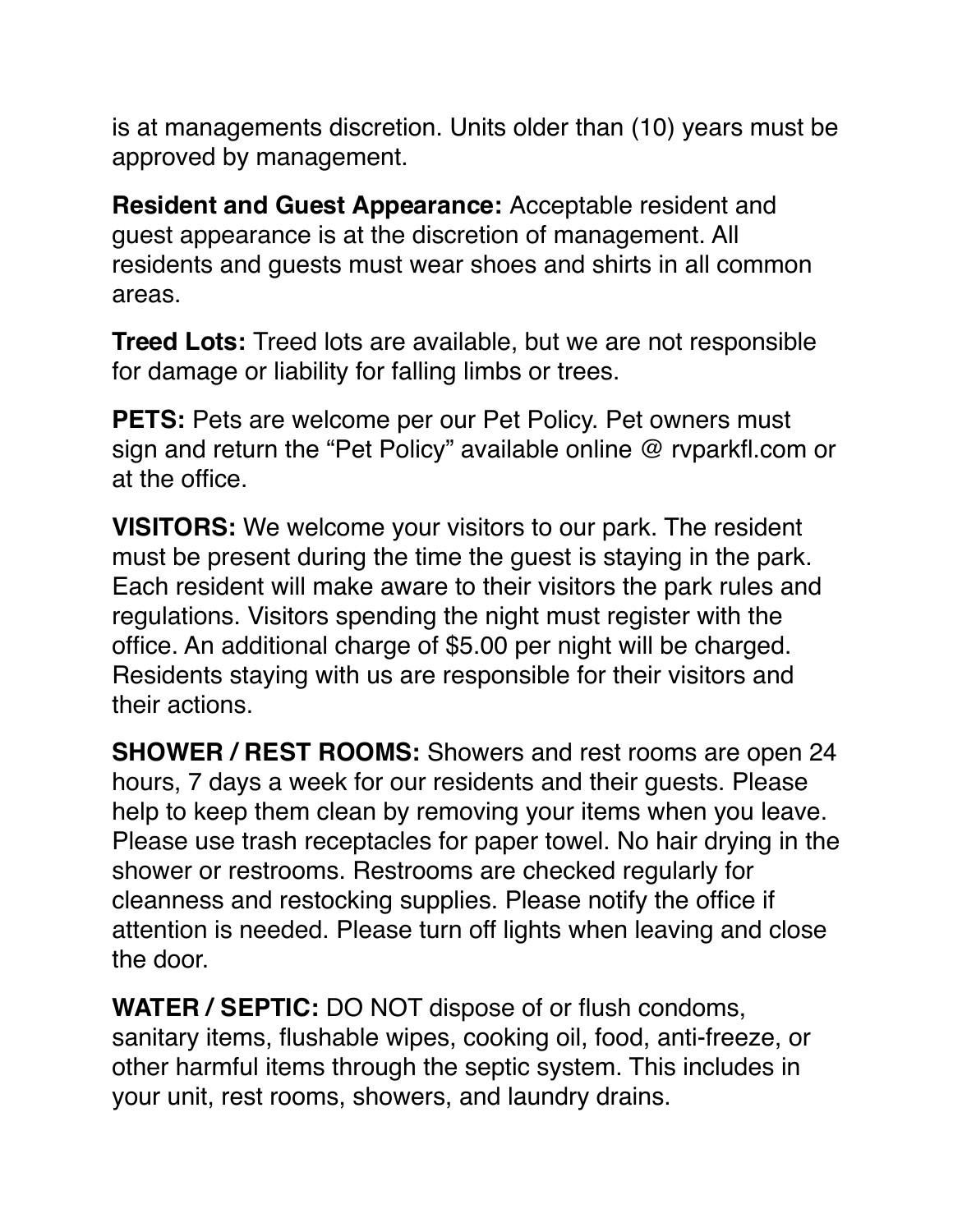**CARE / MAINTENANCE OF Sites:** One vehicle per unit unless prior approval has been obtained by management. Boats, utility trailers and tow dollies are not allowed to be parked on sites. Sheds are not allowed. One pop-up canopy is allowed if lot size will accommodate. Dimensions not to exceed 12x12 in size. Please check with management to confirm placement. Racked leaves (piles) are to be placed (not) bagged) at the roadside of your lot. Branches will be collected daily. Sites must be kept free of clutter, debris, and trash. No household appliances or house furniture, clothes lines are allowed outside the unit. No political yard signs or banners allowed at the site.

**DOCKS AND BOAT RAMP:** The fixed covered dock, floating dock and boat launch is available to our residents only. We do not offer a public boat launch. Resident boats must be removed from the water daily. Boat slips are available at an additional fee. Fishing from docks for residents and their guests only. Beware of wildlife. Do not feed wildlife. Obey all posted signs. No swimming allowed.

**CLUBHOUSE:** The clubhouse will be opened daily and available to all residents and guests. Scheduled events have preference over any other use of the clubhouse. Persons in charge of an activity or event are responsible for clean-up and trash removal.

**SOLICITING:** Soliciting is prohibited within the park. If you are approached by anyone please notify the office. This excludes park sanctioned fund raising.

**VEHICLE REPAIR:** Emergency repairs only (flat tire, dead battery, etc.). Oil changes and repairs are not allowed. Non running vehicles and expired tag vehicles are subject to tow at owners expense.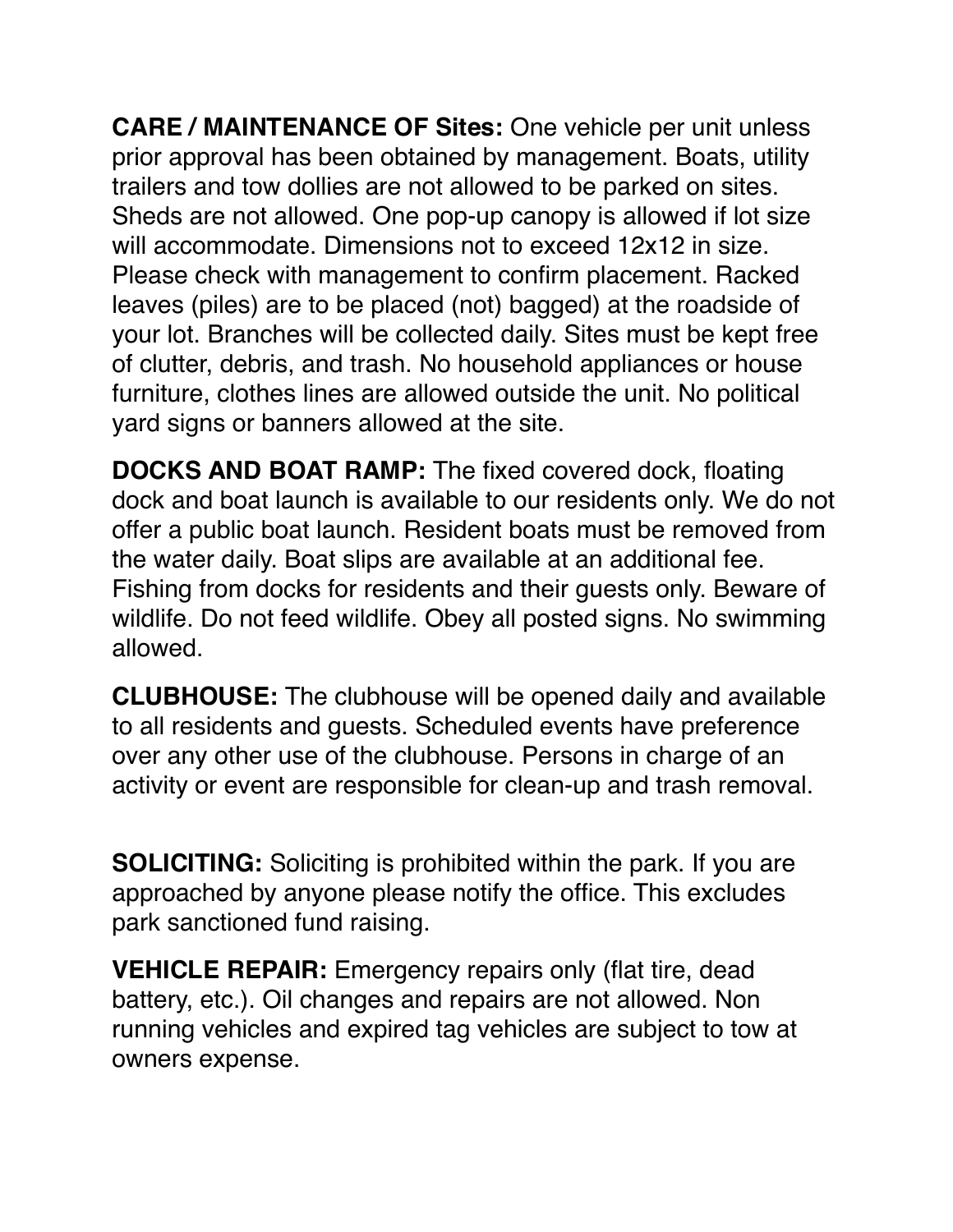## **OUTSIDE VENDORS / CONTRACTORS:**

**SALE OF UNITS:** Unit owners must notify management of a planned sale and fill out park required paper work. No second party sellers. For sale sign may be placed in a window or on a door. No other sale signs may be placed without the approval of management. Sub-leasing your unit is not allowed. Unit must be removed at time of sale.

**OPEN FIRES:** Open fires (fire pits) are allowed at your site if in a raised dish. Fire ash **will not** be disposed in garbage cans or dumpsters. Only in approved "ash can".Propane and charcoal grills are allowed, and must be attended at all times.

**SMOKING:** This is a smoke free park. Smoking is not allowed on park grounds, with the exception of smoking in/on your personal unit/site.

**ALCOHOL:** Residents and guests staying at the park that are of legal drinking age in the state of Florida may drink responsibly on Park property. Drunk and disorderly behavior as determined by management will result in immediate eviction. No refunds.

**SPEED LIMIT:** Park speed limit is 5 mph. Incoming traffic has the right away on main road.

**TRASH/RECYCLING:** Approved trash and recycle bins will be provided though out the park. No outside trash containers allowed on lots. There is a dumpster located off the main road across from site #32.

**FIRE ARMS:** Legally licensed fire arms are permitted when stored in your unit. No carry allowed in park, even with CWP.